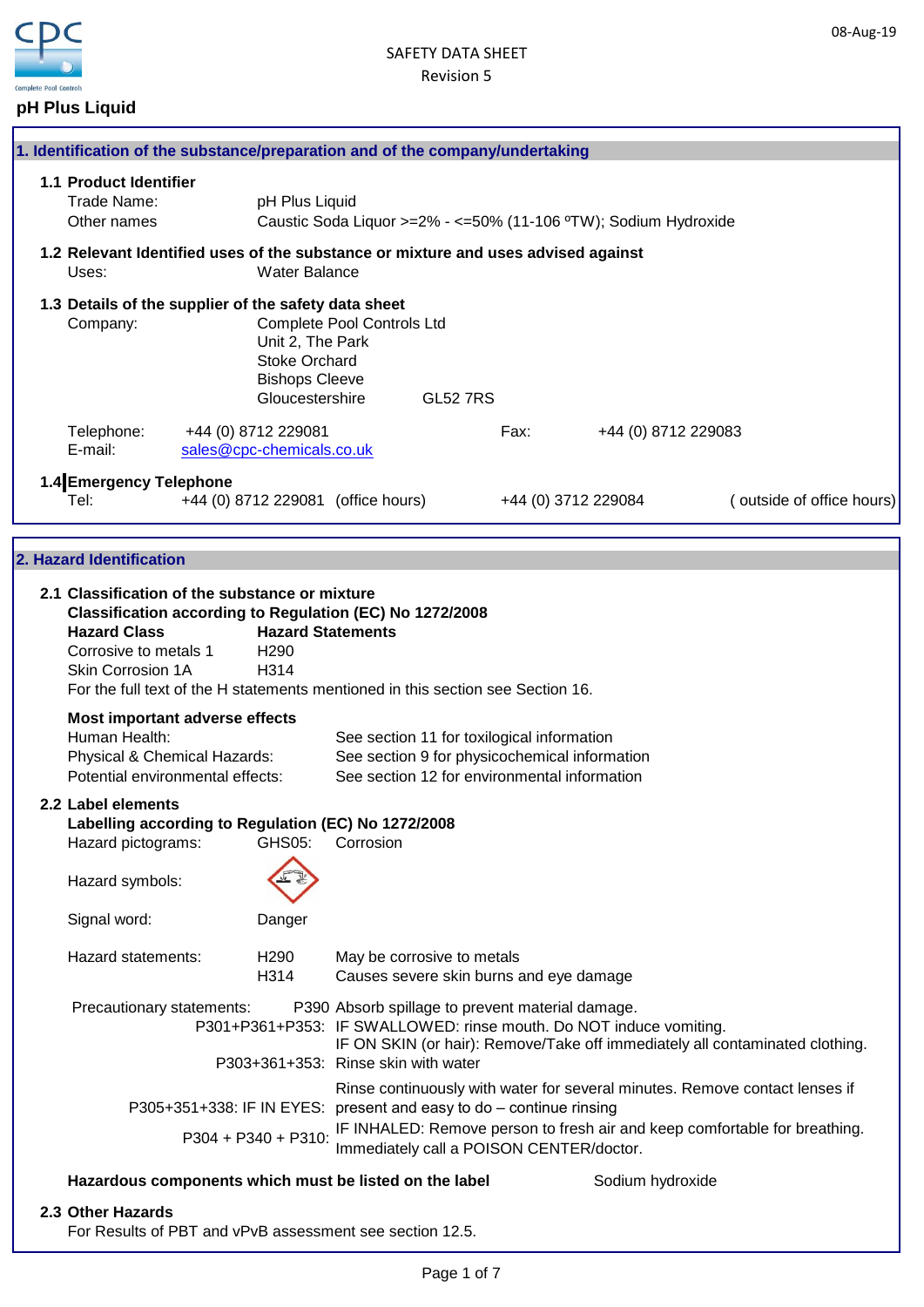#### **Trade Name: Sodium Hydroxide**

#### **3. Composition/information on ingredients**

## **3.1 Substances**

Chemical nature: Liquid

| Hazardous components |                       |    | Amount [%] Hazard class | Statements        |
|----------------------|-----------------------|----|-------------------------|-------------------|
| sodium hydroxide     |                       |    |                         |                   |
| Index-No."           | 011-002-00-6          | <5 | Met. Corr.1             | H <sub>290</sub>  |
| CAS-No.              | 1310-73-2             |    | Skin Corr.1A            | H <sub>3</sub> 14 |
| IEC-No.              | 215-185-5             |    |                         |                   |
| EU REACH-Reg. No.    | 01-2119457892-27-xxxx |    |                         |                   |

#### **4. First Aid measures**

## **4.1 Description of first aid measures** General Advice: Take off all contaminated clothing immediately. If Inhaled: In case of skin contact: In case of eye contact: If swallowed: **4.2 Most important symptoms and effects, both acute and delayed** See section 11 for more detailed information on health effects and symptoms Effects: In case of accident by inhalation; remove casualty to fresh air and keep at rest. If breathing is irregular or stopped, administer artificial respiration. Call a physician immediately Wash off immediately with plenty of soap & water. Immediate medical treatment is necessary as untreated wounds from corrosion of the skin heal slowly and with difficulty. Clean mouth with water and drink plenty of water. Never give anything by mouth to an unconscious person. If swallowed , do not induce vomiting - seek medical advice. If a person vomits when lying on his back place him in the recovery position. Rinse immediately with plenty of water, also under eyelids for at least 15 minutes. Remove contact lenses. Consult an eye specialist immediately. Go to an ophthalmic hospital if possible. Extremely corrosive and destructive to tissue. If ingested, severe burns of the mouth and throat, as well as a danger of perforation of the oesophagus and the stomach.

#### **4.3 Indication of immediate medical attention and special treatment needed** Treatment Treat symptomatically

### **5. Fire fighting measures**

| 5.1 Extinguishing media:<br>Suitable media: | Use extinguishing measures that are appropriate to local circumstances and the surrounding<br>environment.                                                                                                  |
|---------------------------------------------|-------------------------------------------------------------------------------------------------------------------------------------------------------------------------------------------------------------|
| Unsuitable media:                           | High powered water jet                                                                                                                                                                                      |
| Specific Hazards in fire:                   | 5.2 Special hazards arising from the substance or mixture<br>Incomplete combustion may form toxic pyrolysis products.<br>Carbon monoxide, Carbon dioxide (CO2), The formation of caustic fumes is possible. |
| 5.3 Advice for fire-fighters                |                                                                                                                                                                                                             |
| Protective equipment:                       | In the event of fire, wear self-contained breathing apparatus. Wear appropriate body<br>protection (full protective suit)                                                                                   |
| Extinguishing methods:                      | Control smoke with water spray.                                                                                                                                                                             |
| Further Information:                        | Collect contaminated fire extinguishing water separately. This must not be discharged into<br>drains.                                                                                                       |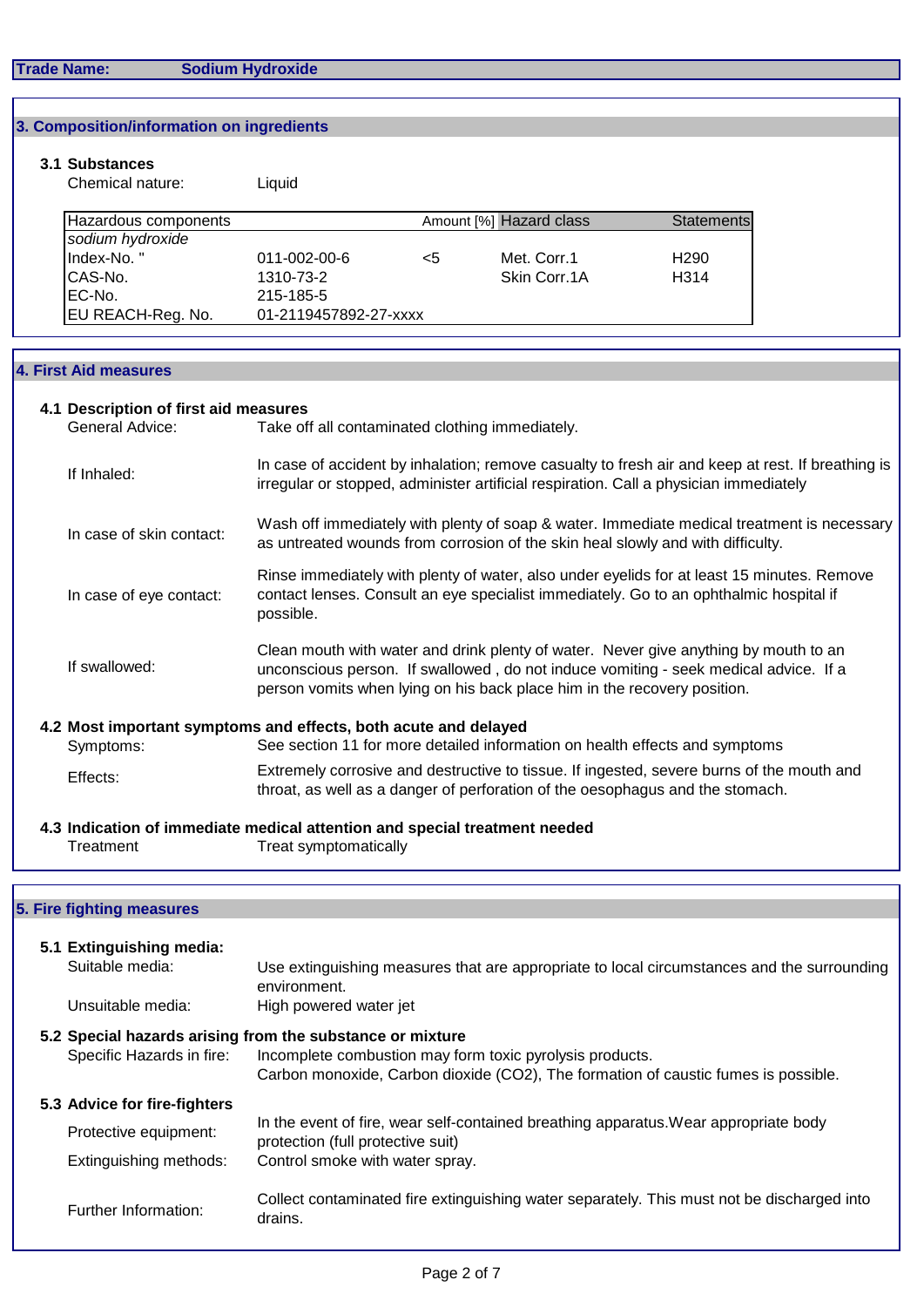|  | <b>6. Accidental release Measures</b> |                                                                                                                                                                                                                                               |
|--|---------------------------------------|-----------------------------------------------------------------------------------------------------------------------------------------------------------------------------------------------------------------------------------------------|
|  |                                       | 6.1 Personal precautions, protective equipment and emergency procedures                                                                                                                                                                       |
|  | <b>Personal Precautions:</b>          | Use personal protective equipment. Keep unprotected people away from spill/leak. Danger<br>of slipping if spilled. Avoid contact with skin and eyes. Do not breathe vapours or spray mist.                                                    |
|  | <b>6.2 Environmental precautions</b>  |                                                                                                                                                                                                                                               |
|  |                                       | Environmental precautions: Do not flush into surface water or sanitary sewer system. Avoid subsoil penetration.<br>If the product contaminates rivers and lakes or drains or if the material reaches soil - inform<br>respective authorities. |
|  |                                       | 6.3 Methods and materials for containment and cleaning up                                                                                                                                                                                     |
|  | Cleaning up:                          | Absorb with liquid-binding material (sand, diatomite, acid binders, universal binders) Keep in<br>suitable closed containers for disposal.                                                                                                    |
|  | Further Information:                  | Treat recovered material as described in the section 'Disposal considerations'                                                                                                                                                                |
|  | 6.4 Reference to other sections       | See Section 1 for emergency contact information                                                                                                                                                                                               |
|  |                                       | See Section 8 for personal protective information                                                                                                                                                                                             |
|  |                                       | See Section 13 for waste treatment information                                                                                                                                                                                                |

# **7. Handling and storage**

## **7.1 Precautions for safe handling**

| Advice on safe handling: | Keep container tightly closed. Use personal protective equipment. Provide sufficient air<br>exchange and/or exhaust in work rooms. Avoid formation of aerosol. In case of mist, spay or<br>aerosol exposure wear suitable personal respiratory protection and protective suit. Avoid<br>contact with skin and eyes. Avoid inhalation of vapour or mist. emergency eye wash fountains<br>and emergency showers should be available in the immediate vicinity. |
|--------------------------|--------------------------------------------------------------------------------------------------------------------------------------------------------------------------------------------------------------------------------------------------------------------------------------------------------------------------------------------------------------------------------------------------------------------------------------------------------------|
| Hygiene measures:        | Keep away from food, drink and animal feeding stuffs. Smoking, eating and drinking should<br>be prohibited in the application area. Wash hands before breaks and at the end of the work<br>day. Take off all contaminated clothing immediately. Provide adequate ventilation.                                                                                                                                                                                |
|                          | 7.2 Conditions for safe storage, including any incompatibilities.                                                                                                                                                                                                                                                                                                                                                                                            |
| Storage Areas:           | Keep in an area equipped with alkali flooring.                                                                                                                                                                                                                                                                                                                                                                                                               |
| Containers:              | Store in original container. Materials to avoid Aluminium, Zinc and Tin. Suitable materials for<br>container; Stainless steel, carbon, steel.                                                                                                                                                                                                                                                                                                                |
| Fire                     | The product is not flammable. Gives off hydrogen by reaction with base metals.                                                                                                                                                                                                                                                                                                                                                                               |
| Explosion:               | Risk of explosion.                                                                                                                                                                                                                                                                                                                                                                                                                                           |
| Common storage:          | Do not store together with acids and ammonium salts. Materials to avoid organic peroxides.                                                                                                                                                                                                                                                                                                                                                                   |
| German storage class:    | 8B:Non-combustible substance, corrosive                                                                                                                                                                                                                                                                                                                                                                                                                      |
| 7.3 Specific end uses    |                                                                                                                                                                                                                                                                                                                                                                                                                                                              |
| Specific use(s)          | No information available                                                                                                                                                                                                                                                                                                                                                                                                                                     |

# **8. Exposure control/personal protection**

## **8.1 Control parameters**

| Sodium Hydroxide                  |        |  | 1310-73-2         |
|-----------------------------------|--------|--|-------------------|
| Regulatory List Value type        |        |  | Value             |
| EH40 WEL                          | ISTEL* |  | mg/m <sup>3</sup> |
| *Short Term Exposure Limit (STEL) |        |  |                   |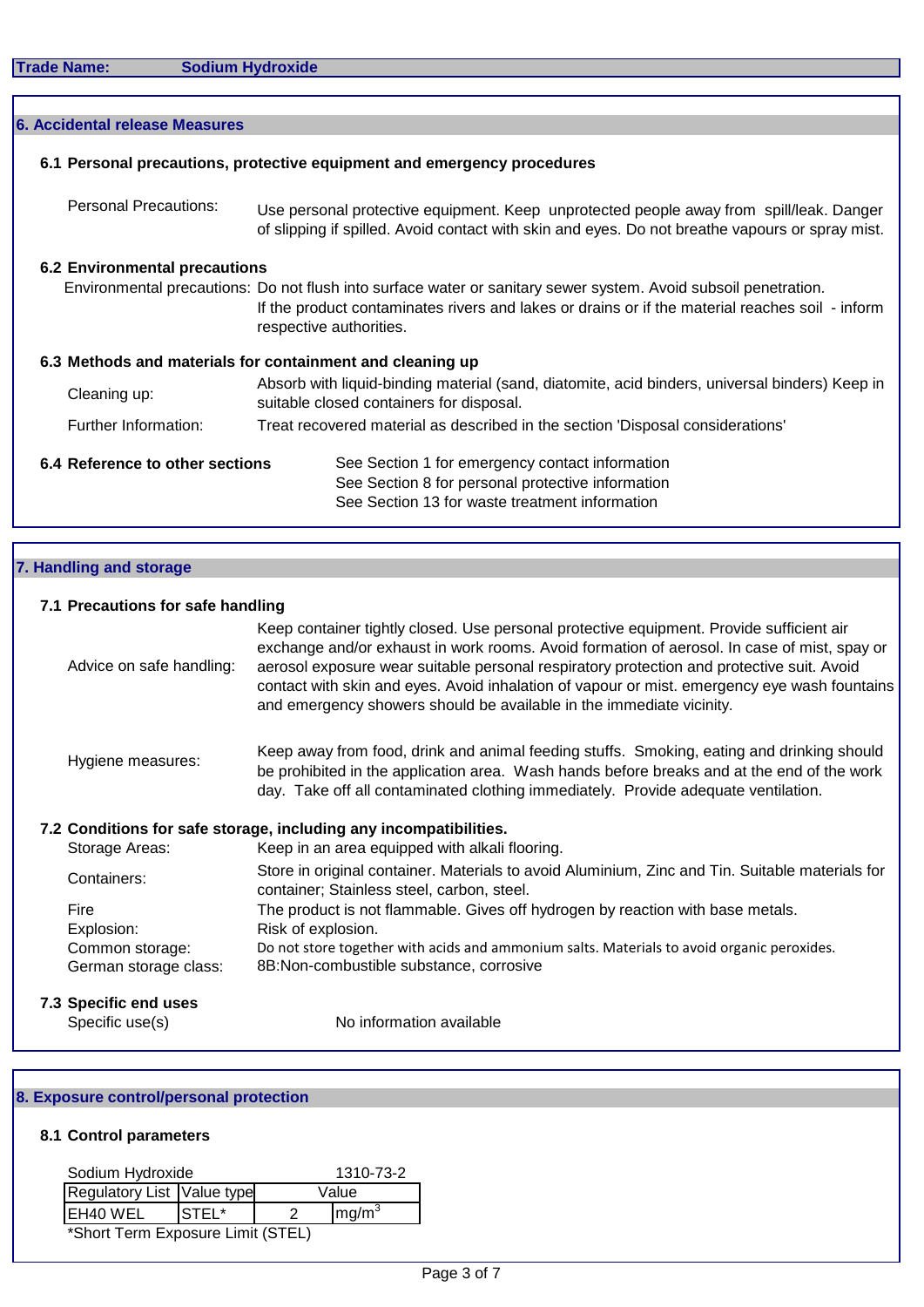**Sodium Hydroxide** 

| <b>Engineering measures</b>   | Refer to protective measures listed in sections 7 and 8                                   |          |                   |                                                                                              |  |  |
|-------------------------------|-------------------------------------------------------------------------------------------|----------|-------------------|----------------------------------------------------------------------------------------------|--|--|
| Personal protective equipment |                                                                                           |          |                   |                                                                                              |  |  |
| Respiratory protection        |                                                                                           |          |                   | Use respirator with appropriate filter if vapours or aerosol are released                    |  |  |
|                               | Required, if exposure limit is exceeded                                                   |          |                   |                                                                                              |  |  |
|                               | Particle filter: P2 / Particle filter: P3                                                 |          |                   |                                                                                              |  |  |
| Hand protection               |                                                                                           |          |                   | Wear protective gloves. The selected protective gloves have to satisfy the specifications of |  |  |
|                               | EU Directive 89/686/EEC and standard EN 374.                                              |          |                   |                                                                                              |  |  |
|                               | The glove material has to be impermeable to the product/the substance/preparation.        |          |                   |                                                                                              |  |  |
|                               | Take note of the information given by the producer concerning permeability,               |          |                   |                                                                                              |  |  |
|                               | break through times, and of special and of special working conditions (mechanical strain, |          |                   |                                                                                              |  |  |
|                               | duration of contact).                                                                     |          |                   |                                                                                              |  |  |
|                               | Protective gloves should be replaced at first sign of wear.                               |          |                   |                                                                                              |  |  |
|                               | Material                                                                                  | Gloves   | <b>Thickness</b>  |                                                                                              |  |  |
|                               | <b>Natural Rubber</b>                                                                     | $>= 8 h$ | 0.5 <sub>mm</sub> |                                                                                              |  |  |
|                               | Polychloropene                                                                            | $>= 8 h$ | 0.5 <sub>mm</sub> |                                                                                              |  |  |
|                               | Nitrile rubber                                                                            | $>= 8 h$ | 0.35 mm           |                                                                                              |  |  |
|                               | butyl rubber                                                                              | $>= 8 h$ | 0.5 <sub>mm</sub> |                                                                                              |  |  |
|                               | Fluorinated rubber                                                                        | $>= 8 h$ | 0.4 <sub>mm</sub> |                                                                                              |  |  |
|                               | Polyvinylchloride                                                                         | $>= 8 h$ | 0.5 <sub>mm</sub> |                                                                                              |  |  |
|                               | Tightly fitted safety goggles                                                             |          |                   |                                                                                              |  |  |
| Eye protection                |                                                                                           |          |                   |                                                                                              |  |  |

General advice: Do not flush into surface water or sanitary sewer systems. Avoid subsoil penetration If the product contaminates rivers and lakes or drains or soil inform respective authorities.

# **9. Physical and chemical properties**

# **9.1 Information on basic physical and chemical properties**

| Form:   | Liquid     |
|---------|------------|
| Colour: | Colourless |
| Odour:  | Odourless  |

| pH @ 20°C:                | ca.14                    |
|---------------------------|--------------------------|
| Flammability (solid, gas) | Does not ignite          |
| Water solubility:         | Completely soluble       |
| Ignition temperature:     | Not applicable           |
| Explosive properties:     | Product is not explosive |
|                           |                          |

**9.2 Other Information No further information available** 

# **10. Stability and reactivity**

**10.1 Reactivity**

Reactivity Gives off hydrogen by reaction with base metals (zinc, aluminium)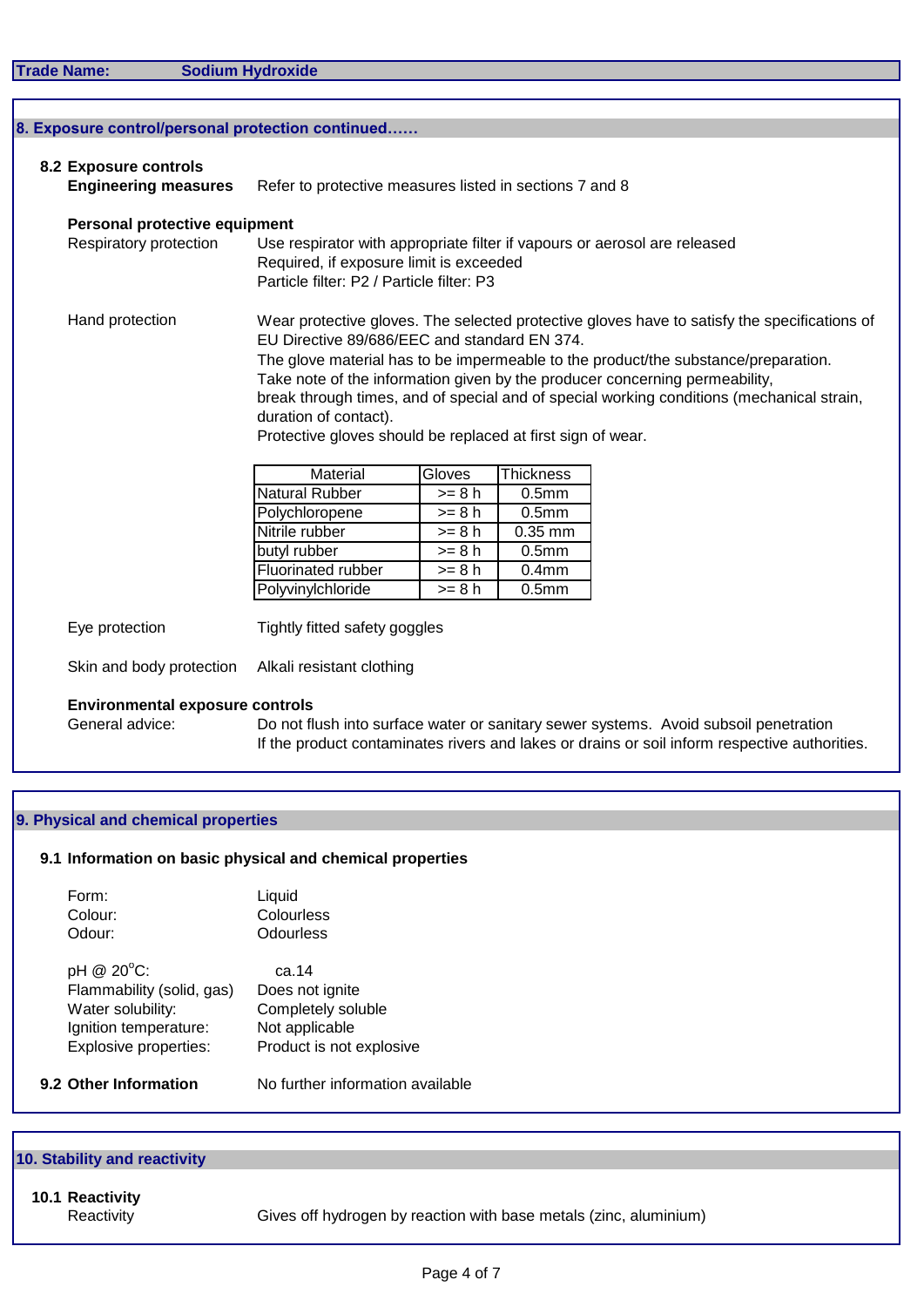| 10. Stability and reactivity            |                                                                                         |  |  |  |
|-----------------------------------------|-----------------------------------------------------------------------------------------|--|--|--|
|                                         |                                                                                         |  |  |  |
| <b>10.2 Chemical stability</b>          |                                                                                         |  |  |  |
| Chemical stability                      | No decomposition if stored and applied as directed                                      |  |  |  |
| 10.3 Possibility of hazardous reactions |                                                                                         |  |  |  |
| Hazardous reactions:                    | Exothermic reaction with strong acids. Gives off Hydrogen, by reaction with base metals |  |  |  |
|                                         | (zinc, aluminium). Risk of explosion                                                    |  |  |  |
|                                         |                                                                                         |  |  |  |
| 10.4 Conditions to avoid                |                                                                                         |  |  |  |
| Conditions to avoid                     | No data available                                                                       |  |  |  |
|                                         |                                                                                         |  |  |  |
| 10.5 Incompatible materials             |                                                                                         |  |  |  |
| Materials to avoid                      | Acids / Light metals / Aluminium / Zinc and Organic peroxides                           |  |  |  |
|                                         |                                                                                         |  |  |  |
| 10.6 Hazardous decomposition products   |                                                                                         |  |  |  |
| Haz.decomp. products:                   | No data available                                                                       |  |  |  |
|                                         |                                                                                         |  |  |  |
|                                         |                                                                                         |  |  |  |

## **11. Toxilogical Information**

## **11.1 Information on toxilogical effects**

| <b>Primary Irritant effect:</b> | On the skin: Very Corrosive<br>On the eyes: Very Corrosive. Risk of very serious damage to eyes.                                                                                                                                        |
|---------------------------------|-----------------------------------------------------------------------------------------------------------------------------------------------------------------------------------------------------------------------------------------|
| Sensitization:                  | Patch test on human volunteers did not demonstrate sensitization properties.                                                                                                                                                            |
|                                 | Other relevant information: All numerical values for acute toxicity are calculated on the pure substances.<br>If ingested, severe burns of the mouth & throat, as well as a danger of perforation of the<br>oesophagus and the stomach. |

### **12. Ecological Information**

#### **12.1 Toxicity**

Acute Toxicity

| Fish                                                | <b>Exposure</b>  | <b>Type</b>      | Value           |
|-----------------------------------------------------|------------------|------------------|-----------------|
| Gambusia affinis                                    | 96h              | LC50             | 125 mg/l        |
| Poecilia reticilata                                 | 24h              | LC50             | 145 mg/l        |
| Toxicity to daphnia and other aquatic invertebrates |                  |                  |                 |
| Daphna magna                                        | 24 h             | EC50             | <b>176 mg/l</b> |
| <b>Bacteria</b>                                     |                  |                  |                 |
| Photobacterium phosphoreum                          | $15 \text{ min}$ | EC <sub>50</sub> | 22 mg/l         |

## **12.2 Persistence and degradability**

Persistence and degradability The methods for determining biogradability are not applicable to inorganic substances.

### **12.3 Bioaccumlative potential**

Bioaccumulative potential: Does not bioaccumulate

# **12.4 Mobility in soil**

Mobility: The product is mobile in water environment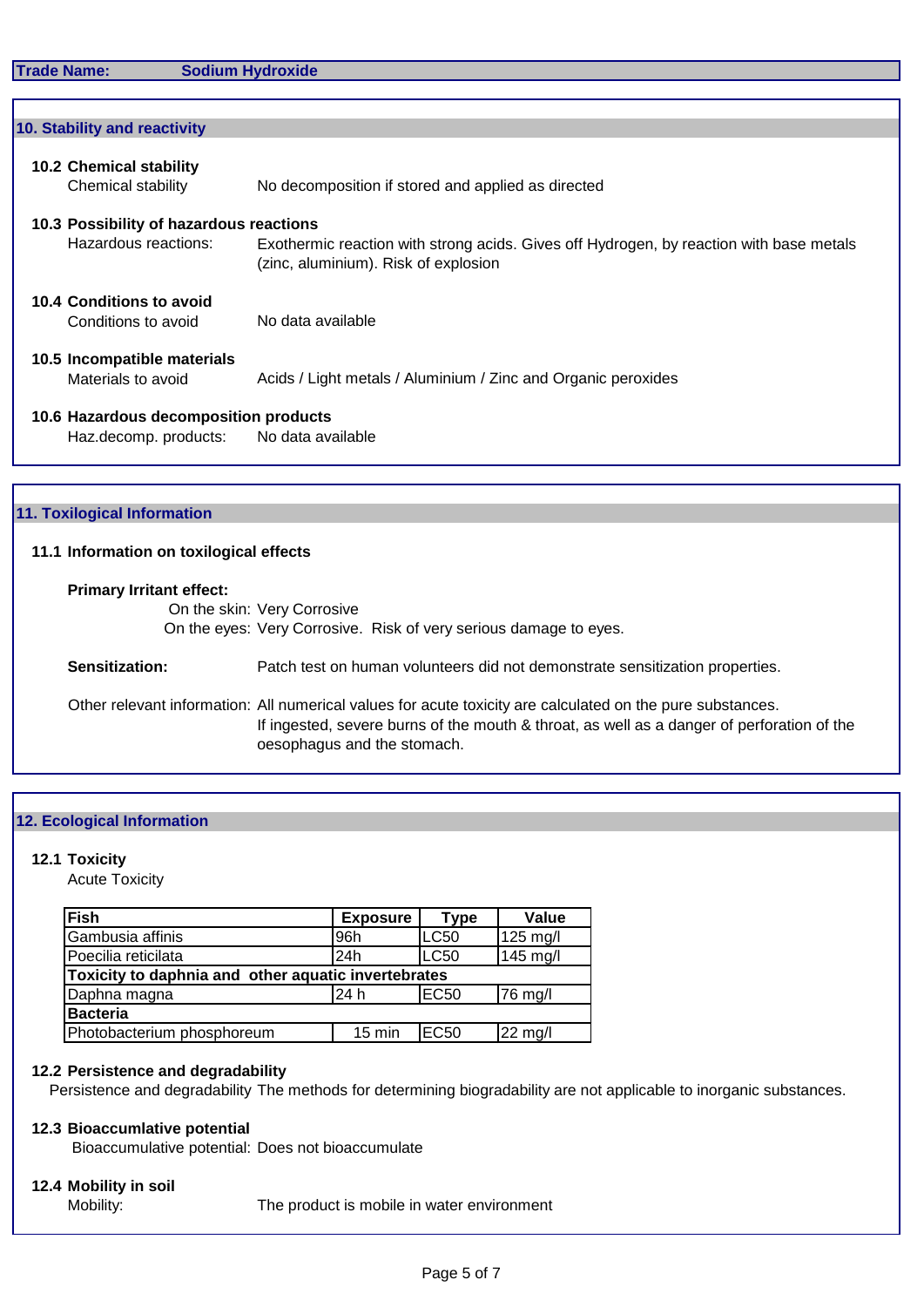# **12.5 Results of PBT and PvB assessment** No information available **12.6 Other adverse effects** Other adverse effects: All numerical values for ecotoxicity effects are calculated on the pure substances. Harmful effects to aquatic organisms due to pH shift Do not flush into surface water or sanitary water system Neutralization is normally necessary before waste water is discharged into water treatment **12. Ecological Information**

#### **13. Disposal Considerations**

## **13.1 Waste treatment methods**

-Disposal should be in accordance with local, state or national legislation

-Do not reuse empty containers without commercial cleaning or reconditioning

-Do not discharge into drains or the environment ,dispose to an authorised waste collection point

#### **Classification**

Waste Codes in accordance with the European Waste catalogue (EWC) are origin-defined. Since this product is used in several industries, no Waste Code can be provided by the supplier. The Waste Code should be determined in arrangement with your waste disposal partner or the responsible authority

### **14. Transport Information**

| 14.1 UN Number                                                                                                                                                                    | <b>UN1824</b>             |  |
|-----------------------------------------------------------------------------------------------------------------------------------------------------------------------------------|---------------------------|--|
| 14.2 UN proper shipping name<br>UN proper shipping name                                                                                                                           | SODIUM HYDROXIDE SOLUTION |  |
| 14.3 Transport hazard class(es)<br><b>ADR Class</b><br>(Label, classification code; Hazard ID; Tunnel                                                                             | 8                         |  |
| Restriction code)                                                                                                                                                                 | $8;C5;80;$ (E)            |  |
| <b>RID Class</b><br>(Label, Classification Code; Hazard ID; )                                                                                                                     | 8<br>8;C51;80;            |  |
| <b>IMDG Class</b><br>(Labels; EmS)                                                                                                                                                | 8<br>8, F-A, S-B          |  |
| 14.4 Packaging Group<br>Packing Group                                                                                                                                             | $\mathbf{I}$              |  |
| <b>14.5 Environmental hazards</b><br>Labelling according to 5.2.1.8 ADR/RID/IMDG:<br>No<br>Classification as environmentally hazardous according to 2.9.3 IMDG:<br>N <sub>0</sub> |                           |  |
| 14.6 Special precautions for user<br>Not applicable                                                                                                                               |                           |  |
| 14.7 Transport in bulk according to Annex II of MARPOL 73/78 and the IBC Code<br>IMDG:<br>Not applicable                                                                          |                           |  |